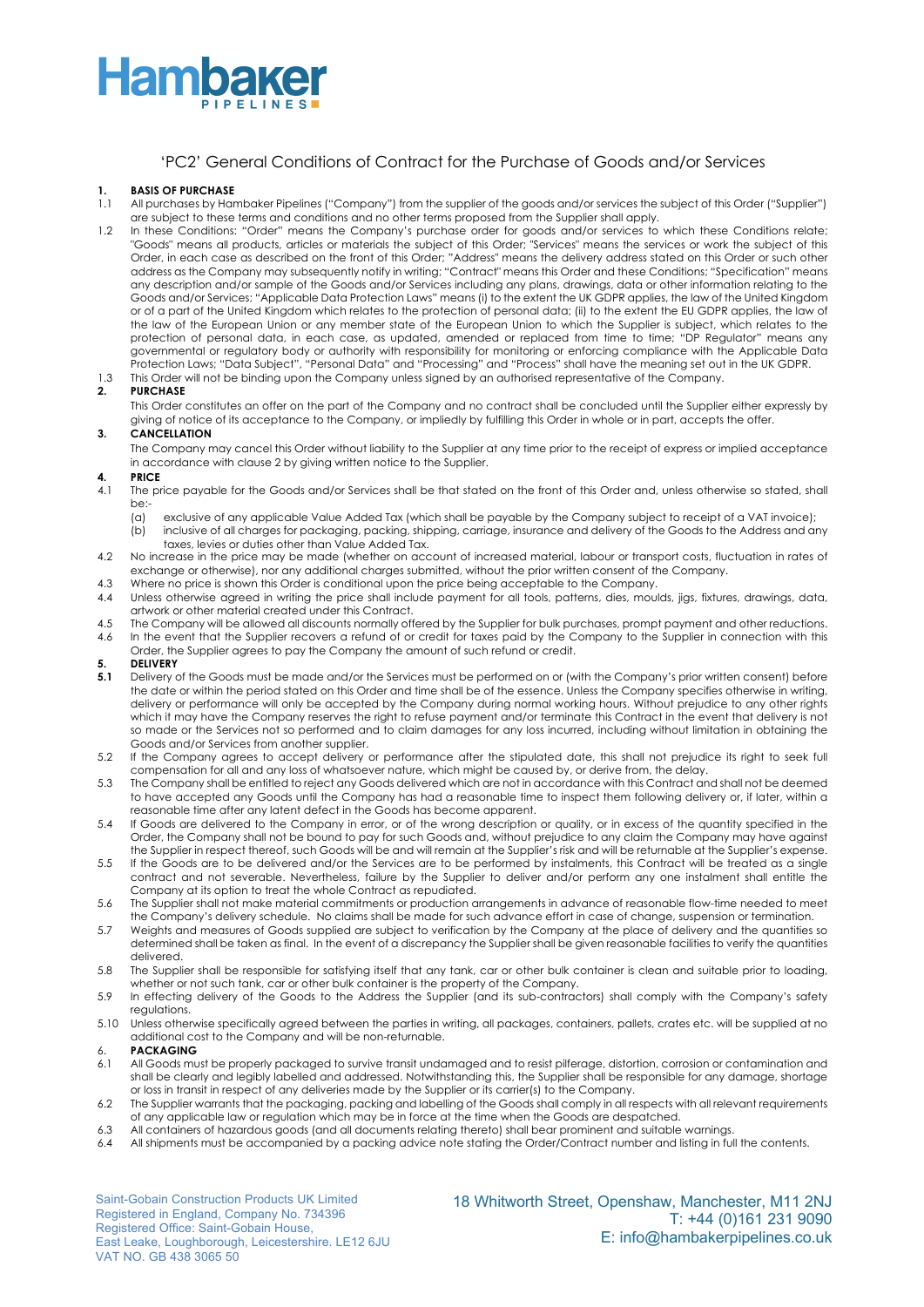- 6.5 The Company seeks to reduce its environmental impact to the minimum. Therefore, all packaging on Goods supplied MUST comply with The Packaging (Essential Requirements) Regulations 2003 (or any replacement or re-enactment thereof).
- 6.6 The Supplier must ensure that:-
- (a) Packaging is limited to the minimum amount of material required to comply with clause 6.1 above and to maintain the necessary level of safety and hygiene and be designed, produced and commercialised in such a way as to permit its recovery through material recycling, incineration and energy recovery, composting or biodegradation;
- (b) Noxious or hazardous substances in packaging is minimised in emissions, ash or leachate from waste management operations. In addition, the total concentration of specified heavy metals (lead, mercury, cadmium and hexavalent chromium) must not exceed 100 parts per million (or any lower concentration limit imposed by law or regulation from time to time).
- 6.7 The Supplier must ensure that all packaging complies with the relevant legislation or regulations and complies with the Company's instructions and requirements of the carriers. In the event of any conflict between the provisions of any legislation or regulations and any requirements of the Company or carriers, the former shall prevail.
- 6.8 To ensure the Company's compliance with the Producer Responsibility Obligations (Packaging Waste) Regulation 2007 (as amended, or any replacement or re-enactment thereof), the Company requires packing weight data (by waste type) from the Supplier for all packaging supplied, that may be passed onto its customer. The provision of this information is required for all Goods supplied to the Company.

#### 7. **DOCUMENTATION**

The Supplier shall provide the Company with such invoices, advice notes, delivery notes, and other documentation connected to this Order as the Company may from time to time specify.

#### 8. **PAYMENT**

- 8.1 Unless otherwise agreed in writing, the Supplier shall only be entitled to invoice the Company after delivery of the Goods and/or performance of the Services, with all trade discounts to be deducted and settlement terms shown on the invoice.
- 8.2 All invoices must state the Company's Order/Contract number and the Supplier's advice number. Documents not bearing the above information will become disputed invoices until such time as the relevant information is provided. Furthermore, the Supplier shall provide all other documentation in relation to the Goods and/or Services which the Company may from time to time reasonably require.
- 8.3 Unless otherwise agreed in writing between the parties or as stated on this Order, payment will be made at the end of the second calendar month following the month of delivery provided the invoice includes all information required by the Company and reaches the Company by the 5th of the month following the month of delivery. Failure to comply with this clause 8.3 could result in delayed payment.
- 8.4 Payment of the price (or any part thereof) shall not constitute any admission by the Company as to the performance by the Supplier of its obligations under this Contract.
- 8.5 The Company reserves the right to set off against the price any amounts owed by the Supplier to the Company, whether or not under this Contract and whether now existing or arising later.
- 8.6 The Company reserves the right to withhold payment in respect of disputed invoices and the Company shall notify the Supplier of any disputed invoices within 14 working days of receipt. When an invoice that has been in dispute is subsequently cleared for payment, then the settlement terms that are applicable will be applied from the date of clearance. If either party fails to make payment on the due date of any sum due under this Contract, interest on that sum shall accrue from the date such amount was originally payable to the date of actual payment at a rate of interest equal to the aggregate of the base lending rate of the Bank of England plus three per cent (3%).

#### **9. RISK AND PROPERTY**

- 9.1 Risk of damage to or loss of the Goods shall pass to the Company upon delivery to the Address in accordance with this Contract. Until then all Goods to be delivered against this or any other Contract are at the sole risk of the Supplier.
- 9.2 Without prejudice to any rights of rejection, property in the Goods shall pass to the Company upon payment being made for the relevant Goods, provided always that the Company shall be entitled to resell or use the Goods at any time in the ordinary course of its business. Where advance payments have been made, either in part or in full, title to the Goods shall pass to the Company at the time when any instalment or payment is made.
- 9.3 The Supplier shall not be entitled to exercise a right of retention on any Goods in the Company's possession and which are the property of the Company nor exercise a lien over the Company's property which is in the Supplier's possession.

#### **10. QUALITY CONTROL AND INSPECTION**

The Company's inspectors shall have access at all reasonable times (and on giving reasonable notice) to the premises of the Supplier and its sub-contractors for the purpose of monitoring progress, quality auditing, inspecting and/or testing the Goods during or after manufacture, repairs and/or servicing and may reject or require the making good of anything that does not conform with this Contract. Any such inspection or tests shall not in any way relieve the Supplier from any of its obligations under this Contract nor be deemed to constitute acceptance of the Goods by the Company.

#### **11. WARRANTIES**

- 11.1 The Supplier warrants to the Company that the Goods:-
	- (a) will be of satisfactory quality and free from defects in design, material or workmanship;
	- (b) will be fit for any purpose held out by the Supplier or made known to the Supplier by the Company;
	- (c) will comply in every respect with any relevant specifications, drawings, samples or descriptions;
	- (d) will comply with all statutory requirements and regulations and standards relating to the Goods; and
	- (e) will be free from asbestos or asbestos contaminates.
- 11.2 The Supplier warrants to the Company that the Services will comply with all statutory requirements and regulations and standards relating to the Services and will be performed by appropriately qualified and trained personnel with due care and diligence and to such high standard of quality as it is reasonable for the Company to expect. The Supplier shall comply with, and shall ensure that its sub-contractors comply with, the Company's site regulations at any site where the Services are to be provided and in particular (but without limitation) those regulations in relation to safety and health and to hygiene.
- 11.3 If within: (i) 18 months after delivery or performance; or (ii) 12 months of putting the Goods into service (whichever is earlier), there shall appear to be a breach of any warranty (express or implied) in relation to the Goods and/or the Services, then without prejudice to any other remedy the Company shall be entitled to exercise any one or more of the following remedies in its sole discretion:-
	- (a) to rescind this Order;
	- (b) to return the Goods to the Supplier (at the Supplier's expense) on the basis that a full refund for such Goods shall be paid forthwith by the Supplier;
	- (c) to require the Supplier at the Supplier's expense to replace the Goods, or remedy defects in the Goods and/or Services and carry out any other necessary work to ensure that the terms of this Order are fulfilled within 14 days of written notice;

Saint-Gobain Construction Products UK Limited Registered in England, Company No. 734396 Registered Office: Saint-Gobain House, East Leake, Loughborough, Leicestershire. LE12 6JU VAT NO. GB 438 3065 50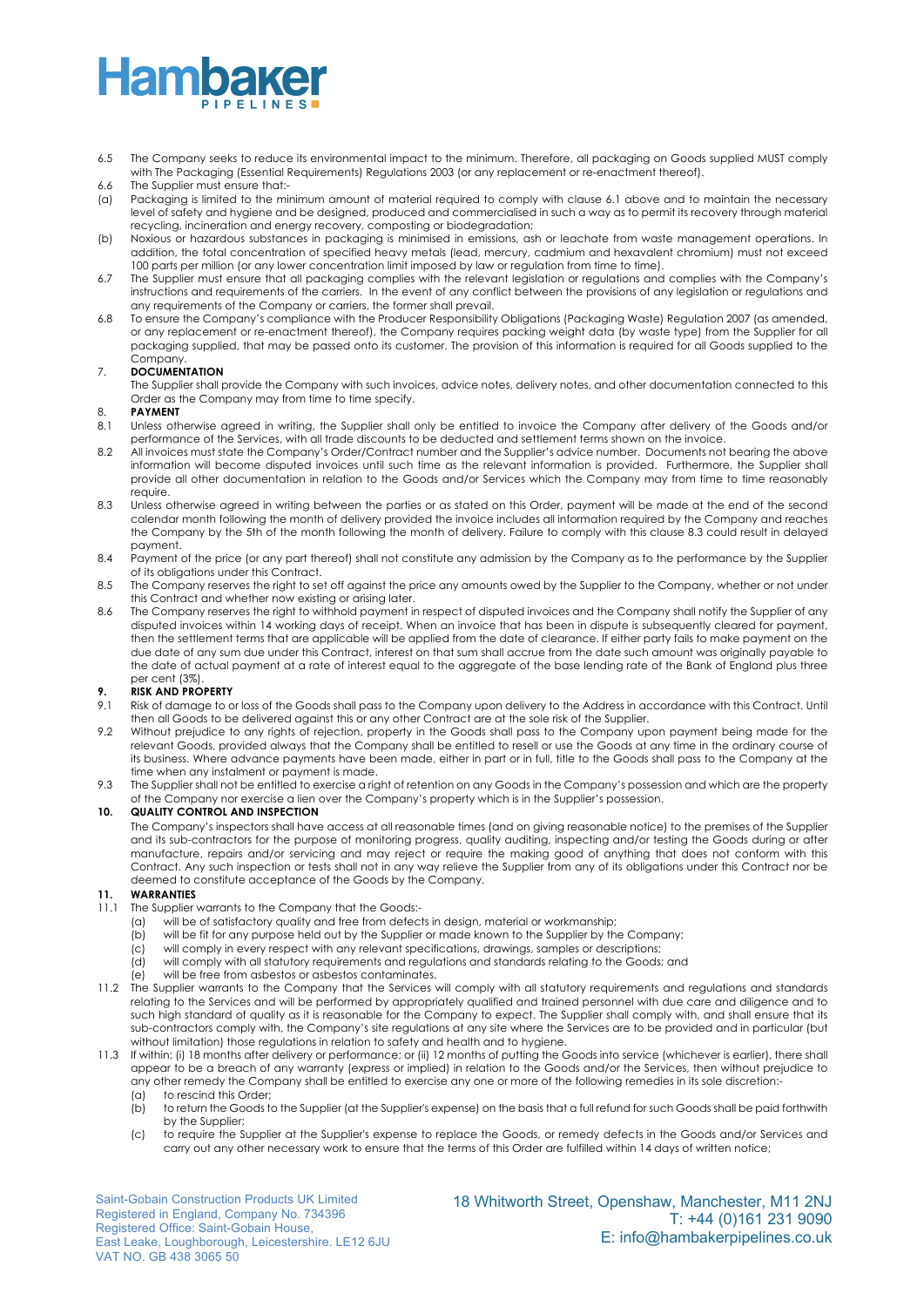- (d) if any defect is not repaired or the relevant Goods not replaced within 14 days of written notice, to repair or replace (at the Company's option) those Goods from a third party source at the Supplier's expense;
- (e) to refuse to accept any further deliveries of the Goods and/or the provision of any further Services without any liability to the Supplier; and
- (f) to claim such damages as may have been sustained in consequence of the Supplier's breach, AND as regards any Goods so repaired or replaced the provisions of this clause 11 shall apply to such Goods for a period ending 12 months after the date of such repair or replacement.
- 11.4 If the Company considers that the Supplier has provided sub-standard, defective or negligent Services it will notify the Supplier and the Supplier shall at the option of the Company either take such steps as necessary to remedy the Services and bring them to the requisite standards or refund to the Company all sums paid by the Company in respect of the defective, sub-standard or negligently performed Services.
- 11.5 The Supplier shall indemnify the Company and keep the Company indemnified in full and on demand against all direct, indirect or consequential liabilities (all three of which terms include, without limitation, loss of profit, loss of business, depletion of goodwill and like loss), losses, damages, injury, claims, costs and expenses (including legal and other professional fees and expenses) that may arise out of any act or omission of the Supplier and/or its employees, agents or sub-contractors in connection with this Contract including without limitation loss of or damage to any property (including that of the Company), royalties or injury to or the death of any person (including any employee of the Company) save that this clause shall not apply to claims relating to personal injury or death caused by the negligence of the Company, its employees or agents. This indemnity shall not apply if and to the extent that a claim arises from:- (i) the Company's fraudulent misrepresentation: or (ii) defects in design or any specification if the Company has supplied or furnished the design or specification and, prior to the claim, the Supplier has disclaimed any responsibility.
- 11.6 The Supplier shall supply the Company at the Supplier's expense with all reasonable assistance required by the Company to deal with any claim.
- 11.7 The warranties in this clause shall also apply to the benefit of the Company's customers or other users of the Goods.

#### **12. INTELLECTUAL PROPERTY**

- 12.1 All tools, patterns, drawings, dies, moulds, jigs, fixtures, specifications and other such items supplied by or at the expense of the Company (including but not limited to goods supplied to the Supplier for servicing or repair) or created hereunder shall be and/or shall remain the Company's property (including but not limited to any intellectual property or other property rights) and must be transferred or returned to the Company in good order and condition on request or on completion of this Contract, and shall not be copied or used for any purpose other than for the carrying out of this Contract. It is the responsibility of the Supplier to insure all the Company's property against all risks whilst in the custody of the Supplier.
- 12.2 Except to the extent that the Goods embody design(s) prepared by the Company, the Supplier shall indemnify the Company against all actions, claims, costs, charges and expenses arising from any infringement or alleged infringement of any patent, registered design trademark copyright or other protected right to the extent arising out of the supply, use or re-sale of the Goods.
- 12.3 The Supplier assigns (free of all third party rights) all copyright, design rights or other intellectual property or proprietary rights created or developed as a result of or in any connection with this Contract to the Company.

#### **13. HEALTH AND SAFETY AT WORK**

The Supplier shall provide the Company with all necessary instructions and manuals and take all other precautions necessary to ensure the safe usage of the Goods, together with compliance with any relevant safety regulations.

#### **14. INSURANCE**

The Supplier shall maintain with a reputable insurance company such insurance cover in an amount not less than £5 million per claim against all risks of liability for death, personal injury or loss or damage to property and any and all other liabilities to the Company and other parties under this Contract and shall on request provide evidence of such insurance as the Company may reasonably require.

#### **15. PRODUCT RECALL**

- 15.1 The Supplier shall notify the Company immediately on becoming aware of any reason which may lead to the Supplier or the Company carrying out a product recall, including, without limitation, any claim concerning the safety of the Goods (or any product(s) incorporating the Goods) or their non-compliance with any specification, law or regulation.
- 15.2 If, in the opinion of the Company, due to concerns over the safety or performance of the Goods, it is necessary to withdraw all or some of the Goods (or any product(s) incorporating the Goods) from its premises or from sale or to recall all or some of the Goods (or any product(s) incorporating the Goods) from its customers or any third party which may have ownership or possession of the same, then:
	- (a) the Company shall promptly give written notice to the Supplier of its decision and its reasons;<br>(b) the Supplier shall have 24 hours to respond in writing to such notice by either agreeing to
	- the Supplier shall have 24 hours to respond in writing to such notice by either agreeing to such recall (in which event the provisions of sub-clause (d) below shall prevail), or giving reasons why it does not agree to such recall;
	- (c) if any dispute over the proposed recall cannot be agreed within a further 12 hours, but the Company has been notified by any regulatory authority or has other justifiable reason to believe that the Goods (or any product(s) incorporating the Goods) are unsafe or may cause damage to third parties or their property, the Company may commence a product recall in its own name;
	- (d) in the event that the Supplier agrees with the Company that a product recall should take place, the product recall shall be conducted in joint names or in the Company's sole name (at the Company's sole option) and at the Supplier's own cost and the Supplier will indemnify the Company for all reasonable costs and expenses incurred in relation thereto;
	- (e) the parties will use their best endeavours to agree a product recall procedure in advance. In the absence of such agreement, a product recall will be conducted in accordance with the Company's standard product recall procedure. The Supplier shall have in place a suitable policy of insurance for adequate amounts in respect of any product recall, which should as a minimum have coverage of £5million;
	- (f) the Supplier shall indemnify and keep the Company indemnified in full and on demand for all direct, indirect or consequential liability damages claims, losses including without limitation loss of anticipated profit costs and expenses including professional and legal costs on an indemnity basis suffered incurred or paid as a result of or in connection with any product recall of any Goods (or any product(s) incorporating the Goods) including without limitation the costs of undertaking the recall, costs associated with the testing of the Goods (or any product(s) incorporating the Goods), selling or supplying replacement goods, all associated distribution and storage of recalled goods, advertising and mailing costs, loss of reputation and brand name damage. The Company shall use its reasonable endeavours to mitigate any loss which the Supplier may suffer as a result thereof.

#### **16. IDENTIFICATION OF GOODS AND BRANDING**

**16.1** All Goods will bear the Supplier's name or identification mark, even if the Goods are not manufactured by the Supplier. In addition, each of the Goods will bear a unique batch number which will correlate with the batch numbers on the invoice, delivery and advice notes. The Supplier will record this batch number. In the event that the Goods cannot be physically marked as described, the Goods shall either be labelled or packaged with the relevant information contained thereon.

Saint-Gobain Construction Products UK Limited Registered in England, Company No. 734396 Registered Office: Saint-Gobain House, East Leake, Loughborough, Leicestershire. LE12 6JU VAT NO. GB 438 3065 50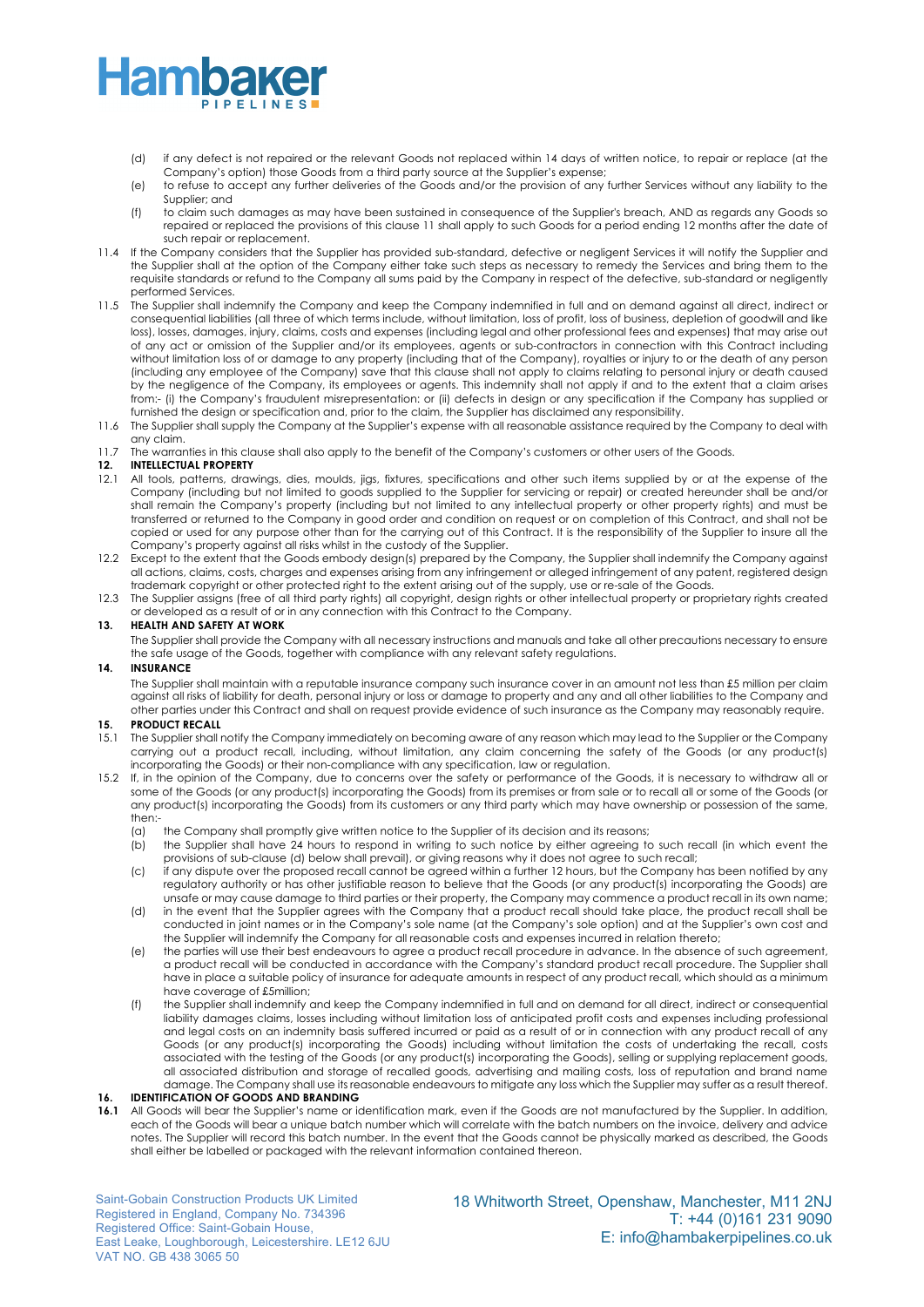- **16.2** If the Company requests the Supplier to consider branding the Supplier's Goods using the Company's name, logo or get-up as specified by the Company, the parties shall use all reasonable endeavours to agree the procedures for such own branding. Notwithstanding such branding, the Supplier will ensure that the Goods state a unique batch number in such style, typeface and position as shall be agreed with the Company.
- **16.3** If requested to do so by the Company, the Supplier shall supply Goods at no extra cost to the Company with bar codes in accordance with the Company's instructions.

#### **17. DEFECTS AND COMPLAINTS**

In the event that the Company believes that some (or all) of the Goods and/or some (or all) of the product of the Services is/are defective, it will inform the Supplier as soon as practicable of the nature of such claim. The Supplier will, within 14 days of a request by the Company (or if circumstances demand such shorter period as the Company may require), inspect the said Goods and/or product of the Services, whether at the Company's or third party's premises and prepare and submit to the Company a written report of its findings within the following 14 days (or if circumstances demand such shorter period as the Company may require). In addition, and if the Company or its customer so requests, it will reimburse the Company the cost of instructing an industry independent expert to inspect the said Goods and/or product of the Services to give an opinion in relation to their conformity with this Contract. Neither party shall be bound by any report or opinion provided under this clause.

#### **18. CONFIDENTIALITY**

Unless otherwise agreed in writing by the Company, the Supplier agrees that it will not, during the period of this Contract, or at any time after the termination or expiry of this Contract, use or disclose to any person or persons firm or company, any manufacturing process design confidential information drawings or trade secrets in connection with the subject matter of this Contract or any information in relation to the same. The Supplier acknowledges that damages alone would not be an adequate remedy for a breach of this clause and accordingly, without prejudice to any other rights and remedies it may have, the Company shall be entitled to the granting of equitable relief (including without limitation injunctive relief) concerning any threatened or actual breach of any of the provisions of this clause.

### **19. TERMINATION**

- The Company shall have the right at any time by giving written notice to the Supplier to terminate this Order forthwith without liability to the Supplier if:-
	- (a) the Supplier refuses or fails to deliver the Goods and/or perform the Services within the time specified;
	- (b) the Supplier commits a breach of any of the terms or conditions of this Contract;
	- (c) the Supplier being a company enters into liquidation or has a petition presented for the appointment of an administrator or compounds with its creditors or has a receiver or administrative receiver appointed over all or any part of its assets or takes or suffers any similar action in consequence of debt, or being an individual or partnership shall suspend payment or propose to enter into any composition with creditors or become unable to pay its debts or suffer a bankruptcy order or if anything equivalent to any of these events occurs under the law of any jurisdiction in relation to the Supplier.
- 19.2 In the event of a termination for default, the Company's liability shall be limited to the payments for Goods delivered or the Services performed, and accepted, by the Company under this Contract.
- 19.3 The Company may terminate this Contract at any time for its convenience, in the whole or in part, in which event, the Company's sole obligations and liability to the Supplier shall be to reimburse the Supplier for those Goods actually delivered and accepted by the Company and those Services performed and accepted up to the date of termination.
- 19.4 The Company may order suspension of this Order, or part thereof, by notice in writing. In such event the Supplier will minimise the cost of such suspension and the Company will upon request make an equitable adjustment to this Contract to reflect the period of the suspension.
- 19.5 In no event shall the Company be responsible for loss of the Supplier's anticipated profit or other consequential or purely economic loss nor shall the Company's liability exceed the Contract value.
- 19.6 The Company may at any time make changes in shipping and packing instructions, quantities, drawing, designs, specifications, place and/or time of delivery or performance, for which an appropriate adjustment to this Contract shall be made and agreed between the parties in writing.
- 19.7 Where the Company has issued a "Blanket Order" for the sake of administrative convenience, such a "Blanket Order" will be deemed to be an estimate of orders only and the Company may cancel any part of these instructions without any obligation or liability to the Supplier whatsoever.

#### 20. **COMPLIANCE**

- 20.1 The Supplier undertakes to fulfil the compliance obligations set forth in this clause. In addition, the Supplier shall require its own suppliers and subcontractors to comply with the same rules. Hambaker Pipelines is entitled to conduct audits in order to ensure the compliance to these rules.
- 20.2 Depending on the situation, the term "Hambaker Pipelines," as used in this clause may refer to the Company and/or all companies and legal entities which belong to the Saint-Gobain Group. The Saint-Gobain Group consists of any and all companies and legal entities directly or indirectly detained and/or controlled (controlled having the meaning set forth in art. L233-3 of the French Commercial Code) by "Compagnie de Saint-Gobain", a French company headquartered at 18 avenue d'Alsace, 92400 Courbevoie, France.

#### Fight against corruption

- 20.3 The Supplier warrants that it has not provided or promised any undue advantage to Hambaker Pipelines, any person employed by Hambaker Pipelines, or any third party to obtain the benefit of this Agreement.
- 20.4 The Supplier shall comply and require that all of its affiliated companies, officers, employees, representatives, subcontractors, and agents (the "Supplier's Representatives") comply with the Suppliers' Charter and applicable laws on preventing corruption. In particular, the Supplier and the Supplier's Representatives shall not directly or indirectly promise, offer, or grant to any public official or any other person any undue advantage with a view to making this person do or abstain from doing something, in breach of their legal or professional obligations.
- 20.5 The Supplier shall keep accurate accounts in accordance with its country's generally accepted accounting principles and in which all financial flows generated by this Agreement shall be correctly recorded; and shall inform Hambaker Pipelines, as soon as it may be aware, of any solicitation to commit an act of bribery or corruption occurring during the performance of the Agreement. Economic sanctions
- 20.6 The Supplier undertakes to comply with any laws and regulations on economic sanctions applicable to the activities covered by this Agreement. These may include instruments adopted by the United Nations, the United States or the European Union.
- 20.7 For all matters pertaining to the execution of this Agreement, the Supplier undertakes that it will not enter into transactions with any person or entity with whom commercial transactions are forbidden or restricted by the United States or the European Union.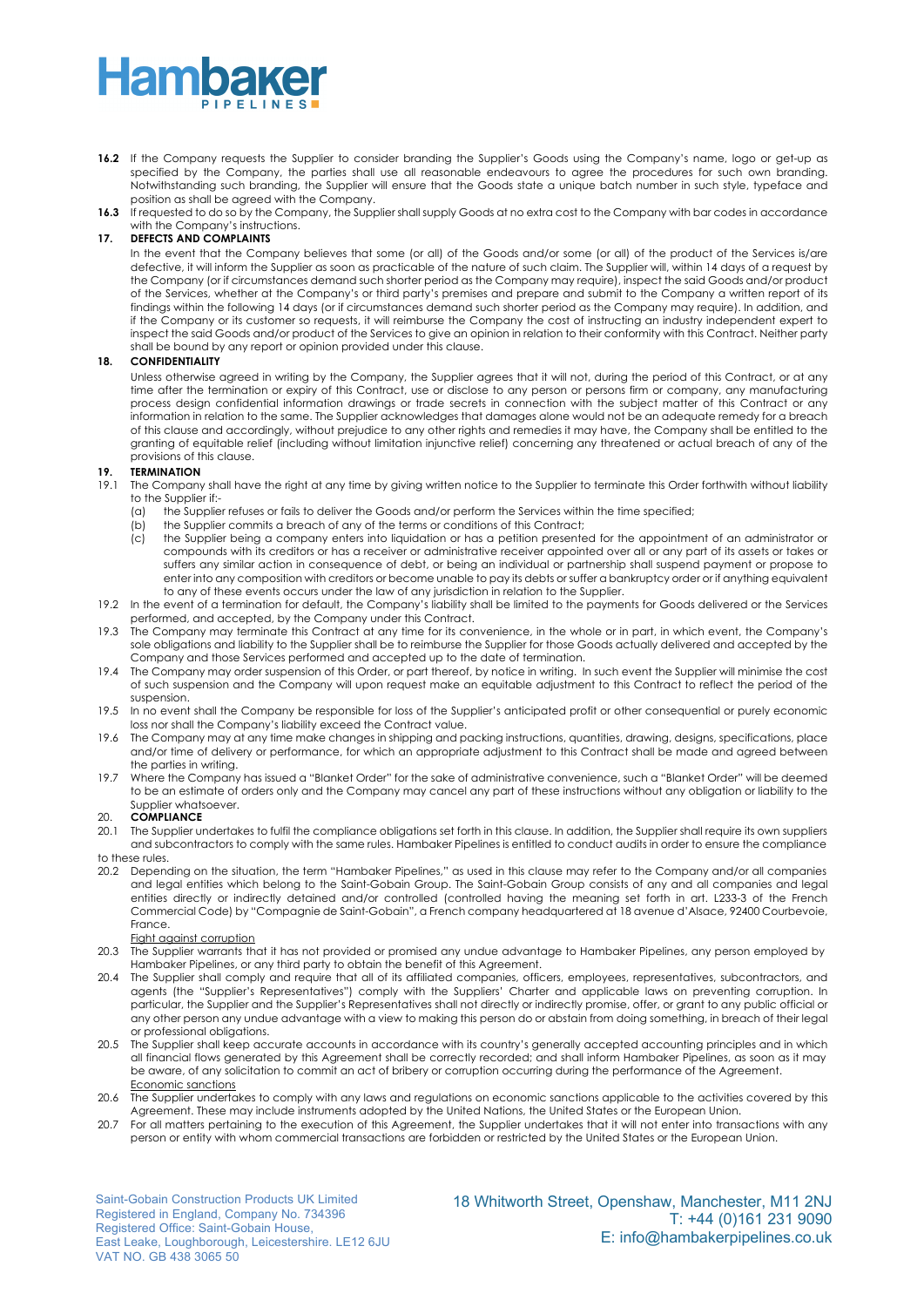- 20.8 The Supplier also undertakes to inform Saint-Gobain promptly in the event that any of the materials, products and/or components (including software or services) covered by this Agreement, are wholly or partly subject to any re-export restriction; and/or originate from the United States or incorporate content manufactured in the United States. In any such event, the Supplier shall provide Hambaker Pipelines with all related (and reasonably necessary) information and documents. Suspension of obligations
- 20.9 Either Party shall be entitled to suspend temporarily or definitively the performance of its obligations under the Agreement without any liability to the other if, at any time, new economic sanctions and/or export regulations enter into force and render the execution of the Agreement either impossible or illegal for one Party.

### **21. FORCE MAJEURE**<br>21.1 The obligations of

- The obligations of a party shall be suspended during the period and to the extent that the party in question is prevented or hindered from complying with them by Force Majeure, provided that the party claiming Force Majeure has taken all reasonable steps to avoid such Force Majeure circumstance. The party claiming Force Majeure shall notify the other party as soon as reasonably possible stating the date and extent of suspension and the cause of it. A party whose obligations have been suspended shall use its best endeavours to minimise and overcome the effects of the Force Majeure event, shall resume the performance of its obligations as soon as reasonably possible after the removal of the cause and shall so notify the other party.
- 21.2 Force Majeure means: Acts of God; War, invasion, civil war, rebellion, revolution, acts of terrorism, riot; Flood, fire, earthquake, lightning, hurricane (Beaufort Force 12 and above); Radiation or contamination by radioactivity; marine disasters; General national strikes or similar official labour disputes; and/or Acts of government within the European Union.
- 21.3 The shortage or lack of labour, materials or other resources shall not constitute Force Majeure unless caused by circumstances which are themselves Force Majeure.
- 21.4 Subject to clauses 21.5 and 21.6, each party shall be liable for and shall bear its own costs, expenses and losses incurred as a result of a Force Majeure occurrence.
- 21.5 If due to a Force Majeure event the Supplier is prevented from or delayed or hindered in making delivery, the Company shall be entitled but not obliged to purchase the whole or any part of the Goods and/or Services elsewhere and this Contract shall be varied accordingly.
- 21.6 Notwithstanding clause 21.5, if a party claims Force Majeure for a continuous period, which exceeds agreed delivery lead times by a period of one month, the other party may terminate this Contract immediately on written notice to the first party. If the Company serves such notice as a result of a Force Majeure event claimed by the Supplier, the Company shall be entitled to exercise its right of set-off under clause 8.5 against monies owed to the Supplier in respect of additional costs it may reasonably have incurred since the Supplier's notice under this clause, such costs having been incurred by the Company to ensure the Company honoured its obligations to its customers. These costs, without limitation, include the additional costs and charges of sourcing the Goods from a third party. To the extent set-off does not fully reimburse the Company in respect of such extra costs the Supplier shall indemnify and keep indemnified the Company in respect of the same.

#### **22. DATA PROTECTION**

- 22.1 The Supplier shall comply with the provisions and obligations imposed on it by the Applicable Data Protection Laws at all times when processing Personal Data in connection with the Contract.
- 22.2 The Supplier shall maintain records of all processing operations under its responsibility that contain at least the minimum information required by the Applicable Data Protection Laws, and shall make such information available to any DP Regulator on request.
- 22.3 To the extent the Supplier receives from, or processes any Personal Data on behalf of, the Company, the Supplier shall:
	- (a) process such Personal Data (i) only in accordance with the Company's written instructions from time to time (including those set out in the Contract), unless it is otherwise required by applicable law (in which case, unless such law prohibits such notification on important grounds of public interest, the Supplier shall notify the Company of the relevant legal requirement before processing the Personal Data), and (ii) only for the duration of the Contract;
	- (b) not process such Personal Data for any purpose other than those set out in the Contract or otherwise expressly authorised by the Company;
	- (c) take reasonable steps to ensure the reliability of all its personnel who have access to such Personal Data, and ensure that any such personnel are committed to binding obligations of confidentiality when processing such Personal Data;
	- (d) implement and maintain technical and organisational measures and procedures to ensure an appropriate level of security for such Personal Data, including protecting such Personal Data against the risks of accidental, unlawful or unauthorised destruction, loss, alteration, disclosure, dissemination or access;
	- (e) not transfer such Personal Data outside the UK and the EU without the prior written consent of the Company. Any transfer between the UK and the EU (or vice versa) must be effected in accordance with Applicable Data Protection Laws;
	- (f) inform the Company within 24 hours if any such Personal Data is (while within the Supplier's or its subcontractors' or affiliates' possession or control) subject to a personal data breach (as defined in the UK GDPR) or is lost or destroyed or becomes damaged, corrupted or unusable;
	- (g) only appoint a third party (including any subcontractors and affiliates) to process such Personal Data with the prior written consent of the Company;
	- (h) not disclose any Personal Data to any Data Subject or to a third party other than at the written request of the Company or as expressly provided for in the Contract;
	- (i) as the Company so directs, return or irretrievably delete all Personal Data on termination or expiry of the Contract, and not make any further use of such Personal Data (except to the extent applicable law requires continued storage of the Personal Data by the Supplier and the Supplier has notified the Company accordingly);
	- (j) provide to the Company and any DP Regulator all information and assistance necessary or desirable to demonstrate or ensure compliance with the obligations in this clause 22 and/or the Applicable Data Protection Laws;
	- (k) permit the Company or its representatives to access any relevant premises, personnel or records of the Supplier on reasonable notice to audit and otherwise verify compliance with this clause 22;
	- (l) take such steps as are reasonably required to assist the Company in ensuring compliance with its obligations under the Applicable Data Protection Laws;
	- (m) notify the Company within two (2) business days if it receives a request from a Data Subject to exercise its rights under the Applicable Data Protection Laws in relation to that person's Personal Data; and
	- (n) provide the Company with its full co-operation and assistance in relation to any request made by a Data Subject to exercise its rights under the Applicable Data Protection Laws in relation to that person's Personal Data.
- 22.4 If either party receives any complaint, notice or communication which relates directly or indirectly to the processing of Personal Data by the other party or to either party's compliance with the Applicable Data Protection Laws, it shall as soon as reasonably practicable notify the other party and it shall provide the other party with reasonable co-operation and assistance in relation to any such complaint, notice or communication.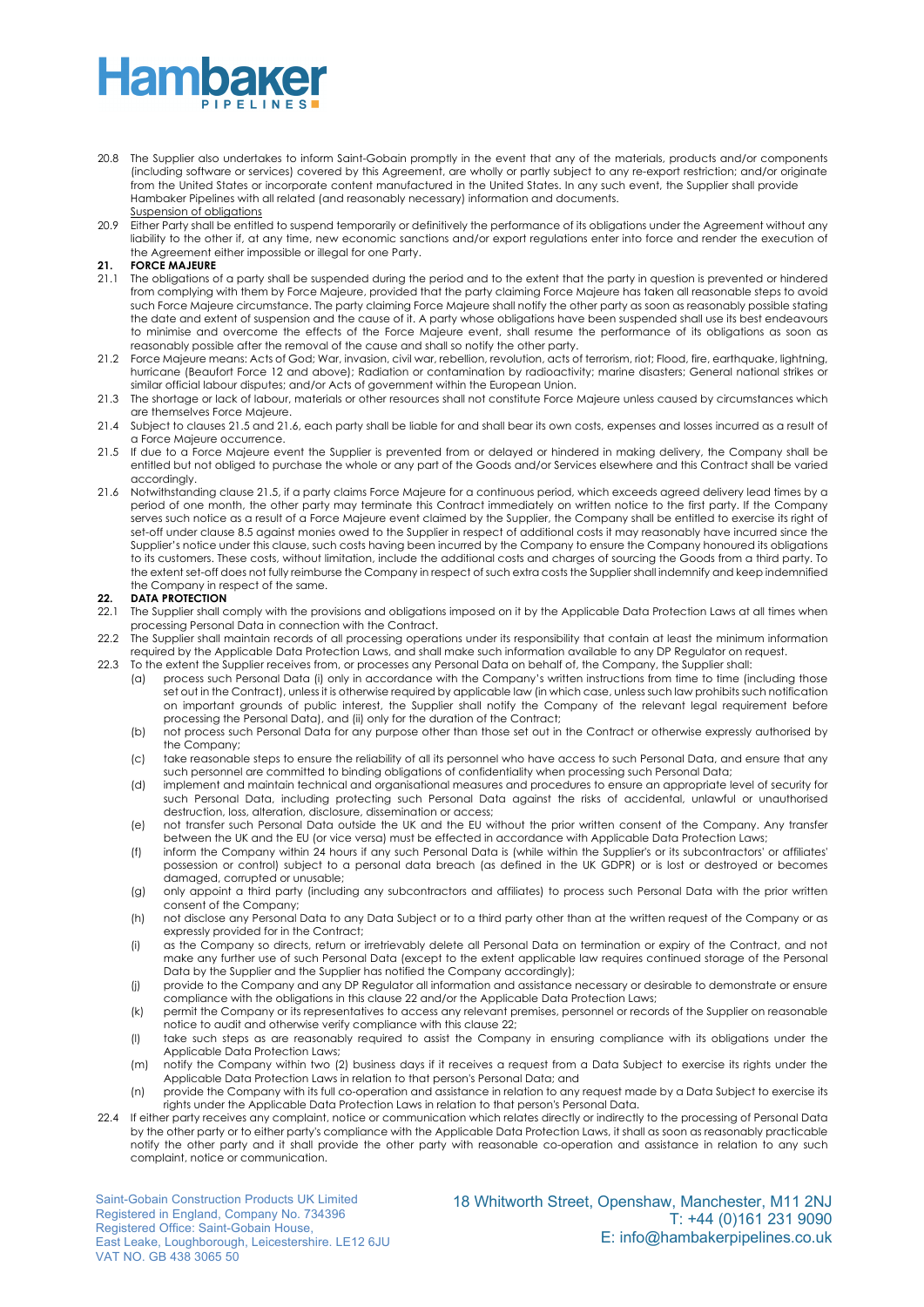### **Hamba**

22.5 The Supplier agrees to indemnify and keep indemnified and defend at its own expense the Company against all costs, claims, damages or expenses incurred by the Company or for which the Company may become liable due to any failure by the Supplier or its employees, agents, consultants or sub-contractors to comply with any of its obligations under this clause 22.

#### **23. TUPE REGULATIONS**

Unless the parties expressly agree in writing to the contrary, on the termination of this Contract should any employee of the Supplier transfer to the Company by virtue of Transfer of Undertakings (Protection of Employment) Regulations 2006 (as amended) the Supplier shall fully indemnify and hold the Company harmless against all and any actions, awards, claims or other legal recourse, complaints, costs, debts, demands, expenses, fines, liabilities, losses, outgoings, penalties or proceedings (including legal and other professional fees and expenses) which the Company may suffer, sustain, incur, pay or be put to arising from or in connection with the employment (including but not limited to the termination of employment) of any such employee(s).

#### **24. RESPONSIBLE PURCHASING**

- The Saint-Gobain Group has signed up to the "United Nations Global Compact" and applies the "OECD guidelines for multinational enterprises" as well as the fundamental principles and rights at work described in the "ILO Declaration" (International Labour Organization). In this context, it has notably adopted a policy of responsible purchasing, an integral part of the Group's Responsible Development policies.
- The approach and expectations of the Saint-Gobain Group with regard to its suppliers are formalized in Saint-Gobain's "Suppliers Charter" (hereinafter referred to as the "Charter"), a copy of which can be made available to the Supplier by the Company upon request.
- 24.1 In addition to this Charter, Saint-Gobain has set up a professional alert system for suppliers allowing them to report any event or conduct non-compliant with applicable laws and regulations, international rules or with the principles of the Charter. Any alert may be sent by e-mail to: external.csr-alert@saint-gobain.com.
- 24.2 As part of its "Responsible Purchasing" policy, and in application of its vigilance plan, Saint-Gobain conducts a supplier analysis based on its risks mapping before assessing, if necessary, its suppliers' environmental, social and ethical practices through documentation reviews or on-site audits, on the basis of international standards (hereinafter referred to as the "Evaluations"). Should these assessments show any disparities between the standard reference framework used and the supplier's practices, Saint-Gobain will define with the supplier the corrective measures to be implemented. Any failure to implement these measures may result in the supplier being delisted and in the early termination for breach of this agreement and all other agreements concluded with the Saint-Gobain Group companies.
- 24.3 The Supplier confirms that it has read, and complies with, the Charter. The Supplier acknowledges that the Company may conduct Evaluations on the Supplier and agrees to provide the necessary assistance for that purpose.

#### Evaluations and audits

- 24.4 The Supplier authorizes Saint-Gobain to conduct Evaluations and audits at any time in order to make sure that the Supplier is complying with its obligations under this clause 24. In this regard, the Supplier shall provide all the documents and data required to prepare and conduct the Evaluation or the audit and give access to the site of the Supplier or its affiliated companies.
- 24.5 23.7 Organization and performance of Evaluations or audits may include exchange and storage of personal data, mainly workrelated.

#### Agreement suspension

24.6 If the Company has reasons to believe that the Supplier is not fulfilling the obligations contained in this clause 24, the Company shall inform the Supplier and may suspend performance of the Agreement until the Supplier provides reasonable proof that it has not committed or is not about to commit a breach. The Company shall under no circumstances be liable for any damage or loss caused to the Supplier by the suspension of the Agreement.

#### Agreement termination

• In case of an actual breach by the Supplier or the Supplier's Representatives of the provisions of this clause 24, the Company shall be entitled to terminate the Agreement, ipso jure with immediate effect, by registered letter with acknowledgement of receipt, without paying any compensation and without prejudice to any damages or remedies which the Company may be able to claim as provided for by law.

24.7 Any and all general exclusions or limitations of liability mentioned elsewhere in the Agreement shall not be applicable to claims arising from or in connection with the Supplier's breach of obligations under this clause 24.

#### **25. REACH REGULATIONS**

Caring for the environment and respecting health and safety in the work environment are part of the Saint-Gobain Group's Principles of Conduct and Action.

- 25.1 As manufacturer, importer or distributor (as the case may be) of the chemical substances sold to the Company, whether these substances are supplied to be used unaltered, contained in mixtures or articles, the Supplier undertakes to comply with all applicable laws and regulations in force and more particularly with both European Regulations n° 1907/2006 and 1272/2008 respectively regarding the registration, evaluation, authorisation and restriction of chemical substances ("EU REACH Regulation" and "UK REACH Regulation" (being equivalent to EU REACH Regulation as at 01 January 2021 and as may be amended from time to time by UK authorities)) on the one hand and the classification, labelling and packaging of substances and mixtures ("CLP Regulation") on the other hand.
- 25.2 As part of this commitment, the Supplier undertakes to permanently comply with any regulatory change in EU REACH Regulation and/or UK REACH Regulation and, consequently, to adapt its own obligations towards the Company for the whole duration of this Contract.
- 25.3 In this respect, the Supplier shall in particular ensure that the substances provided to the Company are duly registered for the uses that have been indicated to him by the Company in both UK and EU. The Supplier undertakes to provide the Company with the registration numbers of the substances in both territories.
- 25.4 Moreover, should these substances be subject to an application for inclusion in the European Chemical Agency's ("ECHA") candidate list of substances of very high concern, the Supplier shall inform the Company as soon as he is aware of such application. This obligation shall also apply in the case of sale to the Company of mixtures or articles containing such substances.
- 25.5 In addition, in the event that the substances supplied to the Company are subject to authorisation or restriction, the Supplier undertakes to inform in writing the Company of any restrictions and prohibitions of use that affect these substances and of any possibility to substitute such substances.
- 25.6 The Supplier undertakes to inform the Company with a minimum of six (6) months' written notice if, in the course of this Contract, it intends either to modify the ingredients and/or technical characteristics of the substances, mixtures or articles supplied or to stop selling them.
- 25.7 The substances and/or mixtures shall be accompanied by any information that are necessary in order to enable the Company to use them totally safely. Such information shall be mentioned in the safety data sheets ("SDSs") written in the language of the country of delivery when a SDS is required by the European and/or national regulations in force or, if such SDS is not mandatory, consist in all information referred to in Article 32 of the EU REACH Regulation and UK REACH Regulation.

Saint-Gobain Construction Products UK Limited Registered in England, Company No. 734396 Registered Office: Saint-Gobain House, East Leake, Loughborough, Leicestershire. LE12 6JU VAT NO. GB 438 3065 50